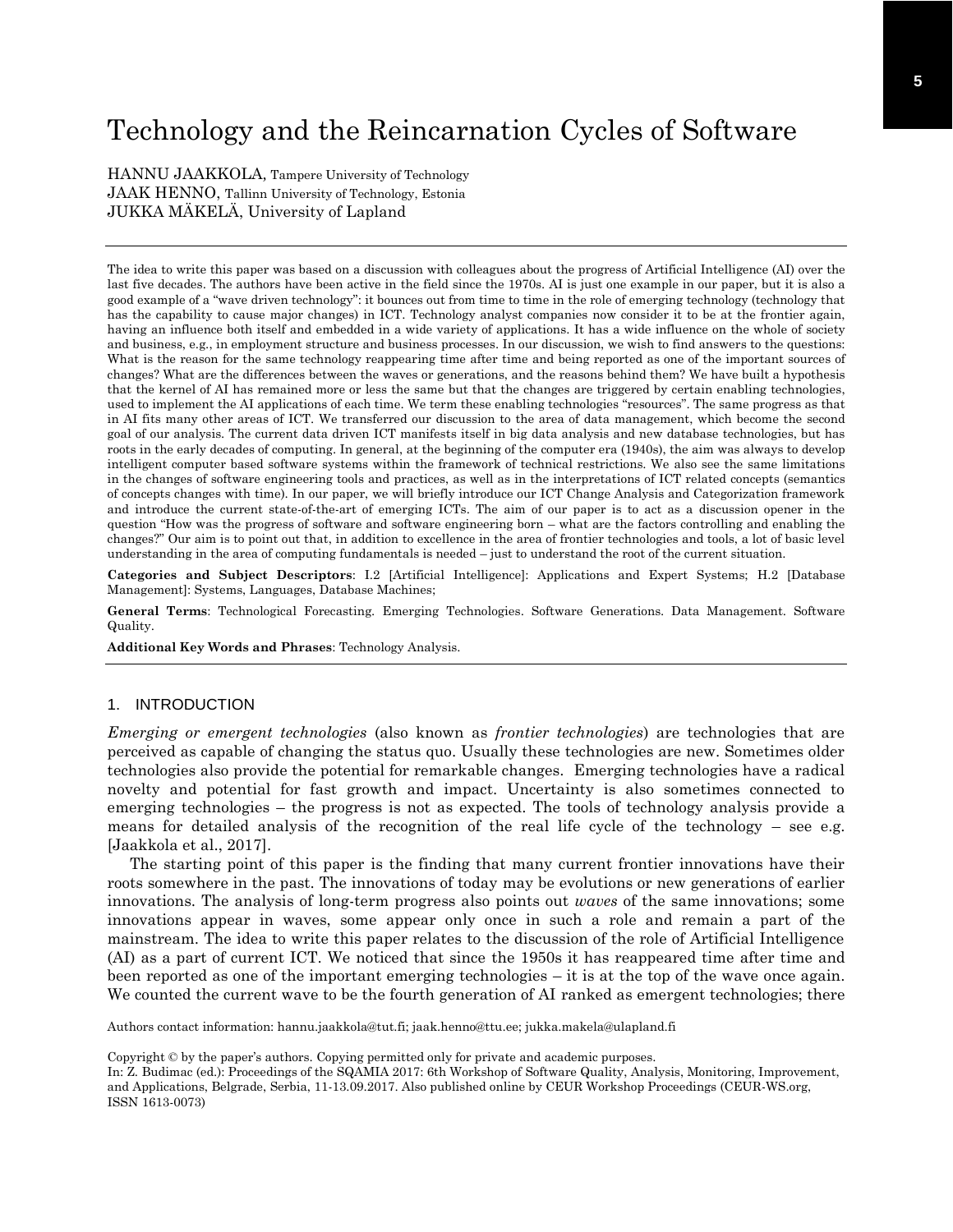#### 5:2 • Hannu. Jaakkola et al

could be more depending on the interpretation. Similar waves can be found in other technologies, such as data management, data analysis, autonomous devices, networking, certain fields of user interfaces, etc. This observation pushed us to think about the reasons for this wave-formed development.

Our *hypothesis* is that the essence of these wave-formed technologies has remained the same for decades, but the *new resources* available enable new modifications and capabilities in the applications. We define a *wave-based technology* as a technology that is reported several times in technology analysis to be one of the emergent technologies.

The aim of this paper is not to focus on technology studies in a wide scope. We will touch that topic only in the form of a short overview. Our recent paper [Jaakkola et al., 2017] from May 2017 contains a good analysis of the current situation of technological changes. We collected data from more than twenty reports of leading analysts with titles like "Technology outlook", "Leading technologies 2017", "Technology Forecast" etc. The perspective of the analysis was five years ahead from 2017; some of the reports had a longer time span, up to 20 years. The analyst companies cover Gartner, Cisco, Deloitte, Forrester, Fjord, Forbes, IDC, PWC, and the World Economic Forum among others. An overview of this study is in Section 2 of this paper; the aim of this overview is to provide a means to understand how the world appears now through the eyes of a technology analyst.

Above we pointed out "what the aim of this paper is not." By this exclusion we wished to inform the reader that we want to focus on a different topic, even though at the beginning of the paper there is a lot of discussion of technological changes. The research problem of this paper is defined as follows: "*What are the reasons for certain technologies appearing in waves in the role of emerging technologies in the ICT sector*?" The problem is divided into three research questions:

- 1. What is the current state of emerging ICT related technologies?
- 2. What kind of evidence can be found to support the hypothesis of the wave-based appearance of certain technologies?
- 3. What kind of explaining factors can be found for the wave-based appearance?

The research questions also form the structure of this paper. In *Section 2* we give a short overview of the current state in the area of emerging ICT technologies. In *Section 3* we give two examples of wave-based technologies – Artificial Intelligence and Data Management (DM). Both of these have an equally long history as computers. Their role has changed during the decades. Both of them belong to the category of leading emerging technologies in the ICT sector today (and also in the past) – AI in the form of deep learning and neural network based (embedded) applications; DM in the form of intelligent data analytics and block chain technology. *Section 4* handles our hypothesis related to the role of enabling technologies that have remained more or less the same during the decades. In *Section 5* we conclude the paper.

## 2. A SHORT LESSON IN TECHNOLOGY ANALYSIS

For our conference paper [Jaakkola et al., 2017], we analyzed close to twenty technology analysis reports made by leading analysts. The aim of this analysis was to build a big picture of the role of ICT technologies in the current society. The focus of this paper was on the education sector, especially in changes in professions / employment and the needs to renew education. The results are organized in table format (p. 743) and illustrated as a classification structure (ICT Change Analysis and Categorization Framework – ICAC (p. 747). We will not return to this topic in detail in this paper, but quote the presented framework as an introduction to the topic (Figure 1).

In the figure, the current key technologies are classified according to Freeman and Perez [Freeman and Perez, 1988], which is a commonly used in the area of technology research. They classify the improvement capability of new technologies into four categories:

- *Incremental changes* appear continuously in existing products and services (continuing the existing trend);
- *Radical changes* appear when new research findings are applied in products to transfer their properties or performance to a new step or cycle (movement to a new trend);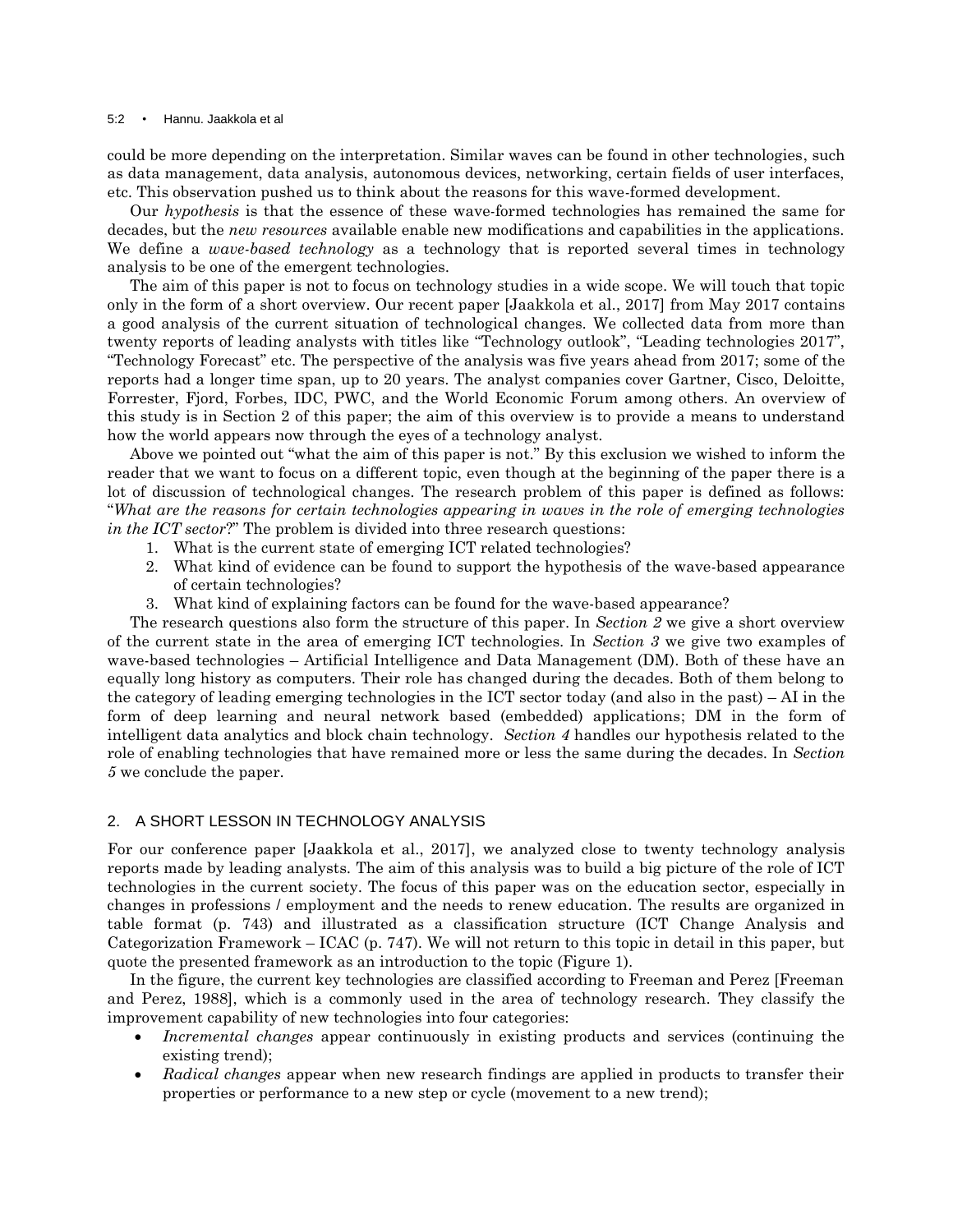Technology and the Reincarnation Cycles of Software 5:3

- *Changes in technological systems* are caused by combinations of several incremental and radical innovations in societal and organizational systems;
- *Changes in paradigms* are revolutionary and lead to pervasive effects throughout the target system under discussion (in our case, the information society).

We have organized our findings in the form of a mind map. The arrows between the categories indicate the transfer between categories. Classification of technologies into categories is not completely unambiguous, but presents the subjective and best understanding of the authors.



Fig. 1. ICT Change Analysis and Categorization framework [Jaakkola et al. 2017].

In the *"Incremental changes"* category, there are technologies that are widely adopted in mainstream software products and development. Some of these have been revolutionary at the time of their first appearance, but in time have become a part of the mainstream. Technologies in the "*Radical*" category still have such a competitive edge that, applied in a novel way, some benefits in the form of faster growth or better quality can be reached. The current trend accelerates or continues on a higher level after a step upward. The technologies classified in the category "*Changes in technological systems*" enable new opportunities in society or business in the form of process changes. The effect of changes appears in behavioral models, which are enabled by certain technologies or a combination of them. The "*Paradigm"* category is the most interesting part of the analysis. These technologies are in some way revolutionary now. They change the world permanently, like cloud computing, which has provided access to scalable computing resources with minimal costs or open data access to enormous data sources to cultivate knowledge of it by using big data analytics. Our term "emerging" or "frontier technology" corresponds to the paradigm category.

This short overview, we hope, has provided access to our way of thinking of the role of technologies as a part of progress in ICT. For further analysis (Section 3), we have selected *two technologies*, which are handled from a historical perspective as evidence of wave-based changes:

- *Artificial intelligence* is reported as belonging to the category of paradigm changes. All current analysts report it as the most important source of changes today. It provides new products, replaces human work, and is embedded in a wide variety of intelligent systems. AI has, however, a long history, and it is easy to find it on the frontier already a couple of times earlier.
- *Data management* is found in our classification in three categories. Enriched data and context sensitivity have radical characteristics and the management of unstructured data, open data (management), and big data analytics still has the potential for paradigm level changes.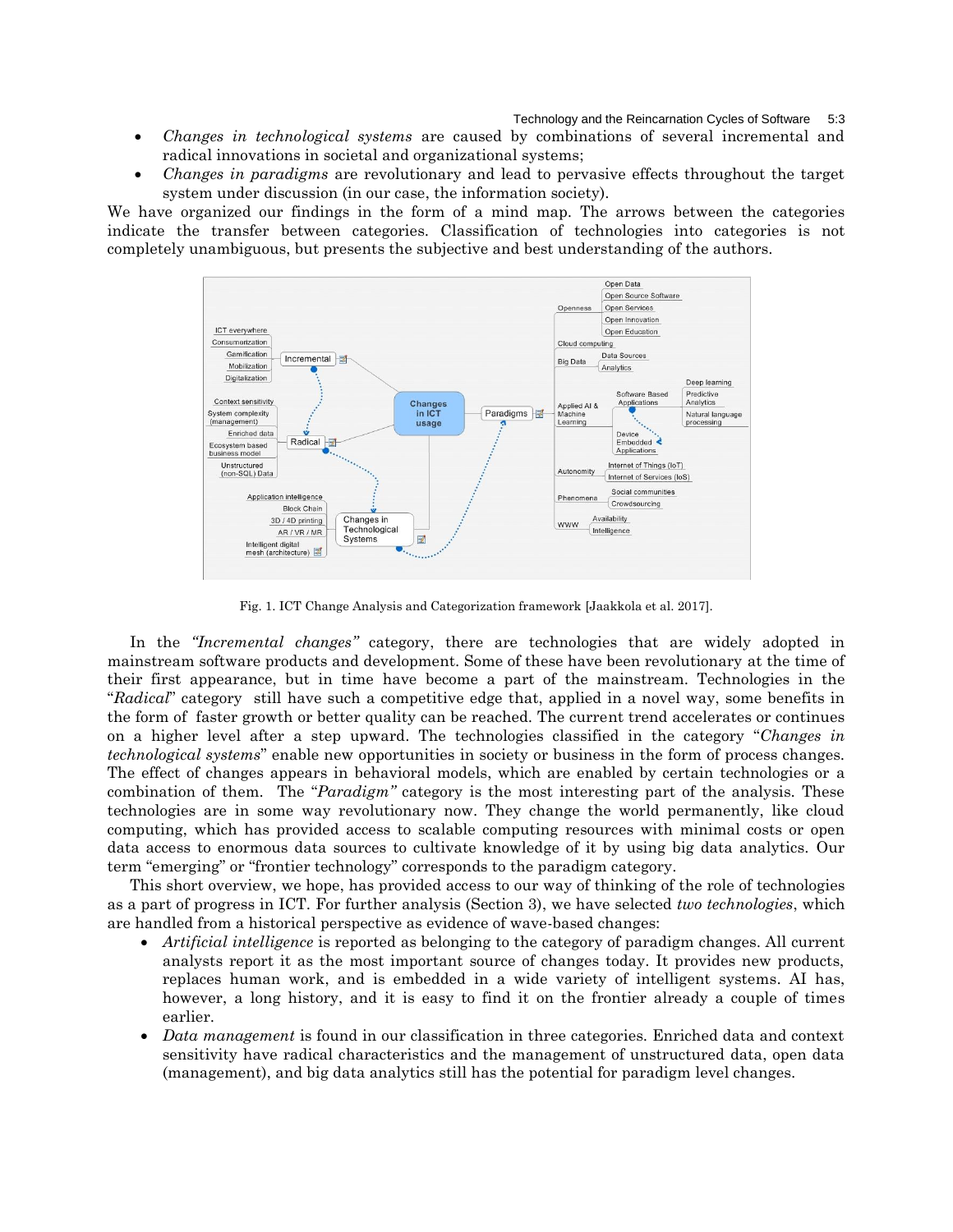#### 5:4 • Hannu. Jaakkola et al

In Section 3 we will handle these two technologies from a historical point of view, as a part of progress during the decades of computing.

## 3. WAVE-BASED EMERGING TECHNOLOGIES – TWO EXAMPLES

In this section we will provide the reader with two examples of wave-based technologies – *Artificial Intelligence* and *Data Management* (DM). Both of these have as long a history as computers although their role has changed during the decades. Both of them belong to the category of *leading emerging technologies* in the ICT sector today – AI in the form of deep learning and neural network based (embedded) applications; DM in the form of intelligent data analytics and block chain technology. The discussion below points out their earlier waves (over a period of 60 years). In this section we concentrate on describing the changes they brought about; the reasons behind the phenomena are discussed in Section 5.

## 3.1 Artificial Intelligence

The term "Artificial Intelligence" was coined by John McCarthy in 1955. He is also the inventor of Lisp programming language. The *first wave of AI* in the role of emerging technology focused on *programming languages* like Lisp (in the 1950s) and later Prolog (early 1970s; Alain Colmerauer and Philippe Roussel.)<sup>1</sup>. The main feature was modifiable code – the program (application) was able to modify itself, which was the source of learning capability and "intelligence". The *second wave* relates to expert systems (1970s – 1980s), which were based on rule or frame based reasoning and hypertext<sup>2</sup>. Ultimately, neither of these waves had a significant role in the progress of ICT, but attracted wide interest among the scientific community and industry – for a while.

Somewhere on the timeline parallel to the era of simple expert systems (1980s) there was an aim to build *AI directly into the computer architecture*; we call this the *third wave of AI*. One of these commercial architectures was Symbolics<sup>3</sup>, which implemented Lisp in its processor. The origins of the company developing this computer, Symbolics Inc., were at MIT, in Cambridge, Massachusetts. Symbolics computers were produced in the 1980s; however, they never became a commercial success and finally disappeared from the market. Another architecture level innovation – or actually a set of innovations - was developed in the *Japanese 5th Generation Computer System (FGCS Project*) 4 . This project was an initiative of Japan's Ministry of International Trade and Industry beginning in 1982. The aim was to create *massively parallel computer architectures* based on the concept of *logic programming (Prolog*). The Institute for *New Generation Computer Technology (ICOT)* had a revolutionary ten-year plan for the development of large computer systems, which were applicable to knowledge information processing systems. The idea never materialized on the commercial product level. It provided, however, an enormous step forward for industrial software development in Japan, as well as being a source of (parallel) computer architectures implemented by Japanese electronics companies in their products. To conclude, AI support on the architecture level remained a promise, in spite of enormous investments in Japan and marketing efforts in the case of Symbolics. Why? – would be a topic for another conference paper. In spite of a lack of commercial success, the FGCS project especially was followed with interest in the international scientific community and industry<sup>5</sup>.

<sup>1</sup> About Lisp: https://en.wikipedia.org/wiki/John\_McCarthy\_(computer\_scientist); About Prolog: https://en.wikipedia.org/wiki/ Prolog.

<sup>2</sup> Our contribution to this wave: H. Jaakkola, J. Henno. 1991 (1989). Using Hypertext to Implement a Knowledge Acquisition System. In H. Jaakkola, H. Kangassalo, S. Ohsuga (eds.), *Advances in Information Modelling and Knowledge Bases*. IOS, Amsterdam.

<sup>3</sup> https://en.wikipedia.org/wiki/Symbolics

<sup>4</sup> https://en.wikipedia.org/wiki/Fifth\_generation\_computer

<sup>5</sup> The first author collaborated actively with ICOT; three scientific papers were published in 1984-1985.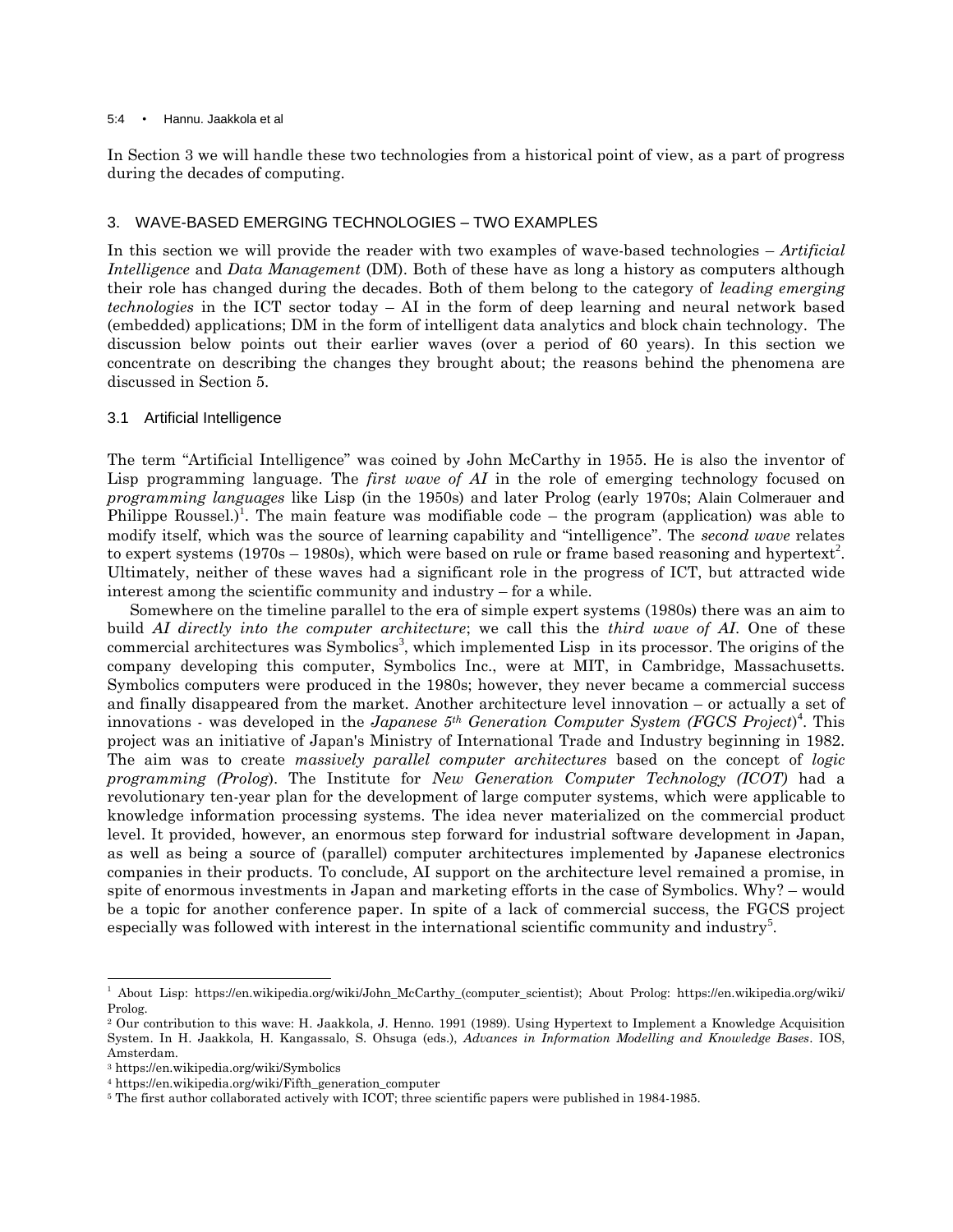Technology and the Reincarnation Cycles of Software

Nowadays – in the *fourth wave of AI* - the key elements are machine learning technologies, neural networks, intelligent systems (as an application), and a variety of technologies related to data analytics). All technology analysts see it providing revolutionary opportunities in a wide variety of applications that replace human work, support humans in their work, in the form of robotics, as part of a variety of intelligent devices, etc. A good example, as an evidence of our hypothesis related to the role of enabling resources, is deep learning. *Intelligence is based on learning*. *Deep learning* theory has its roots in the 1980s. In practice it is question on the use of nonlinear statistics in data analysis and opportunity to learn from masses of data. More than thirty years was needed to make these theories work in practice – *parallel computing* and *big data technologies* have made it possible; earlier data was the bottleneck (quoted Professor Aapo Hyvärinen's seminar presentation, Helsinki, August 31st, 2017).

## 3.2 Data Management

The second example we have selected for overall discussion in our paper is DM. In Section 4 below we will handle the progress of magnetic storing devices. The period before these in commercial use data was stored and handled in the form of punch cards, punch tapes etc., which have their roots in the pre-computer era. Magnetic devices, the first tapes and later disks, replaced these, but for a long time these primitive media remained a part of daily computing. The role of data in ICT sector has been discussed by scientists during the decades. The traditional term "computer science" refers to the importance of computing. The term "Data Science" as the replacement was presented by Peter Naur<sup>6</sup> already as early as 1960. Nowadays the term is in common use and represents the *interdisciplinary* field about methods, used to extract knowledge from data, either structured or unstructured. It unifies theories drawn from mathematics, statistics, information science, and computer science, in particular machine learning, classification, cluster analysis, data mining, databases, and visualization.

Due to history and poor computing power, the *first wave* of data management was based on the sequential handling of data. When magnetic devices became available, the first wave of simple data management was still being used. The first *database systems* appeared in the late 1960s and early 1970s and then the *second wave* of DM began. The first databases implemented were implemented as navigational linked datasets that were close to the physical implementation of data. The progress enablers were the growth of computers' processing capacity, novel mass memories, and high-level programming languages (like COBOL in business applications).

The *third wave* of data management was based on the idea of Edgar Codd in the early 1970s. His invention of using the table format in data presentation and relational calculus to handle the data separated database architecture from the physical implementation of data. During the 1970s, several projects around the world were developing relational database ideas into commercial products. Computer users had to wait until the 1980s for the first relational database products. Eventually some mainstream products became worldwide standards. One of these was the SQL database language. As a result, the era is also known as the *SQL Database era*. In the 1990s, progress continued in the form of *object databases and some other variants*, which we consider more as an evolution step of relational databases than as a real reincarnation wave. The 1990s also gave birth to the open source relational database system MySQL that become one of the forerunners of the open source software movement.

The next step in DM was recognized with the appearance of a growing need to handle *nonstructured data*. This was based on the need to handle live data streams, Internet based distributed data collections, as well as open data. This started the *fourth wave of DM* and on the timeline it is located in the early 2000s, and is continuing. It is interesting to note that the same actors are participating in the present wave as earlier. Where MySQL was one of the important products in the

<sup>6</sup> See https://en.wikipedia.org/wiki/Peter\_Naur.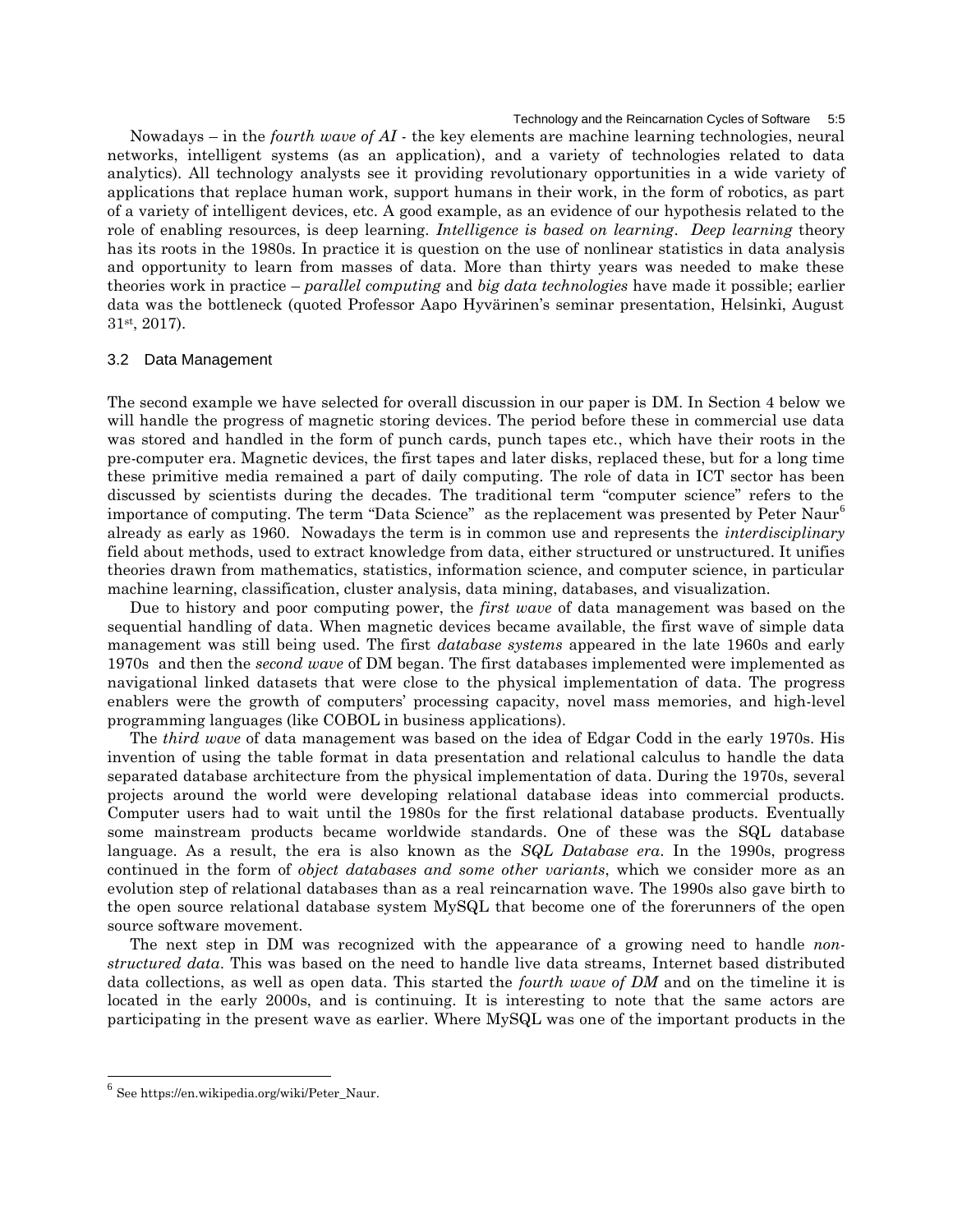#### 5:6 • Hannu. Jaakkola et al

SQL database era, there is now non-SQL product, MariaDB, in the same position. Both have the same innovator, Finnish Monty Widenius.

At the moment we can see the beginning of the *fifth DM wave* – i.e., the appearance of *block chain* technology. In analysts' reports, it is seen to be in its breakthrough phase and has growing potential in a variety of applications that need trusted data (handling). Block chain is not a true replacement of other DM technologies, but extends the scope of DM into new areas (security, trust creation in data intensive operations, trusted contracts).

The analysis above is based on the "common sense" of the authors. Some Internet resources<sup>7</sup> have been used to check time-related details. Consequently, there are no references in this part of our text.

## 4. THE ROLE OF ENABLING TECHNOLOGIES

*Our hypothesis* is that *enabling technologies* as *key resources* are the most important explanatory factor for the wave-based periodical re-appearance of certain emerging technologies. We list three such technologies in the ICT sector:

- computing power and memory capacity  $(= VLSI, circuit technologies),$
- data storing capacity, and
- data transmission speed.

There are several others, which we do not handle in this paper.

The book by [Endres & Rombach, 2003] lists a variety of ICT-related trends that have affected the progress of systems and applications. Legislation indicates regularity in technological changes. These are based on theory and have evidence in practice, and also indicate a systematic continuum in time. The book covers more than two hundred laws relevant to ICT, classified in more than 20 categories. We have picked out the three most important laws that explain a lot of the progress in ICT:

- Moore's law: the price/performance of processors is halved every 18 months;
- Hoagland's law: the capacity of magnetic devices increases by a factor of ten every decade; and
- Cooper's law: wireless bandwidth doubles every 2.5 years.

Additional laws that supplement the above-mentioned are:

- Butters' Law: the amount of data one can transmit using optical fibers doubles every nine months;
- Rose's Law: the number of qubits in a scalable quantum computing architecture should double every year; and
- Nielsen's law: A high-end user's connection speed grows by 50% per year

The book provides references to the original sources or to the sources reporting the principles of the laws introduced. The latter three are from separate sources.

*Moore's law* [Endres & Rombach 2003, pp. 244-247] is attributed to Gordon Moore, the co-founder and chair of Intel in the 1960s. The law was published first in an article [Moore, 1965]. Even though the law deals with the packing density of transistors in VLSI chips, the practical consequences are seen in the doubling of processor processing capacity (every 18 months) and the doubling of memory chip capacity (for the same price, every 15 months). Moore's finding is based on his observations from the late 1950s and his "optimistic" prediction was that *"There is no reason to believe it will not remain nearly constant for at least 10 years"*. The evidence of today (Figure 2), however, shows that the law has remained valid until now (50 years) and the current understanding of the progress in material and VLSI technology do not yet foresee any physical limits for its continuation.

<sup>7</sup>http://www.dataversity.net/brief-history-database-management/ http://www.quickbase.com/articles/timeline-of-database-history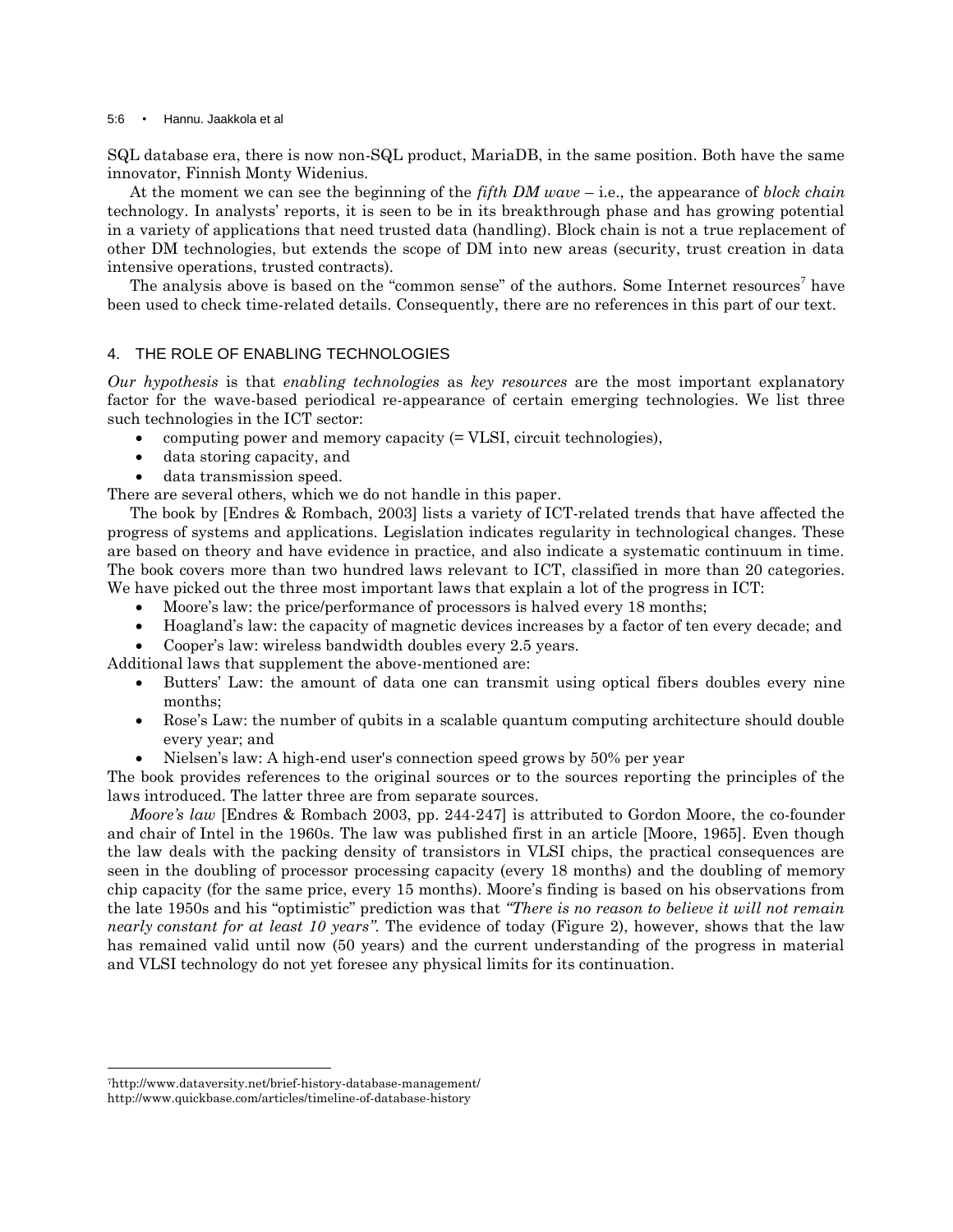



Fig 2. Exponential growth of computing power - Moore's Law [Roser & Richie, 2017]

*Rose's law* [Jurvetson, 2017] extends the progress defined by Moore to the era of quantum computers. In his article, Jurvetson describes that, as in Moore's Law, the growth of the amount of qubits in a quantum computer is exponential - currently the doubling time of the number of qubits in a quantum computer is one year. In addition, the computational power of the quantum computer also grows exponentially with the number of entangled qubits (parallelism). This makes the growth compounded. We agree that the quantum computer era is not yet a reality outside laboratories. It is seen as a promising technology of the future and it fosters belief in the continuing of this progress even after Moore's era.

*Hoagland's law* [Endres & Rombach, 2003, pp. 247-249] predicts the capacity of magnetic devices to increase by a factor of ten every decade. The law is credited to Albert Hoagland. He was one of the developers of the IBM magnetic disk. IBM 305 RAMAC was the first commercial computer that used a moving-head hard disk drive, the RAMAC 350. At the time of its introduction, in the middle of the 1950s, the RAMAC 350 storage unit could hold the equivalent of 62500 punched card or 5M characters. Hoagland predicted a remarkable increase in the area density of magnetic storage devices, which he predicted to increase by 25-30% per year, i.e., doubling every three years. The growth has been exponential and provides the means for the large-scale data storages of today (Figure 3).

There are three laws above that refer to the growth of data transmission. *Cooper's law* [Endres & Rombach 2003, pp. 249-250] reports that wireless bandwidth doubles every 2.5 years, which indicates growing opportunities for wireless data. Martin Cooper is an American pioneer and visionary in the area of wireless communication and mobile technology. His prediction (from 2000) is based on empirical analysis without theoretical evidence. Cisco has reported on current progress in two reports [Cisco 2017a; Cisco 2017b]. Global mobile data traffic in 2015 reached 3.7 exabytes (10\*\*15) per month; in 2020 it is expected to be 30.6 exabytes. The traffic has grown 4000-fold over the past 10 years and almost 400-million-fold over the past 15 years. Even though these numbers represent the growth of the traffic itself, the numbers also indicate the improvement in transmission technologies. *Butters' Law* [Roser & Richie, 2017] supplements the vision of progress in the data transmission area. It states that the amount of data that can be transmitted using optical fibers doubles every nine months, which indicates that the cost of transmission by optical fiber is halving every nine months. Nielsen's law indicates the same progress [Nielsen, 2017] When combining the progress in the area of wired and wireless data transmission, we can simplify the progress in the form of *Fred's Law*: the regular priced data transmission capacity doubles every year. The origin of this law is unknown (to the authors of this paper), but found some twenty years ago. However, the law simplifies real progress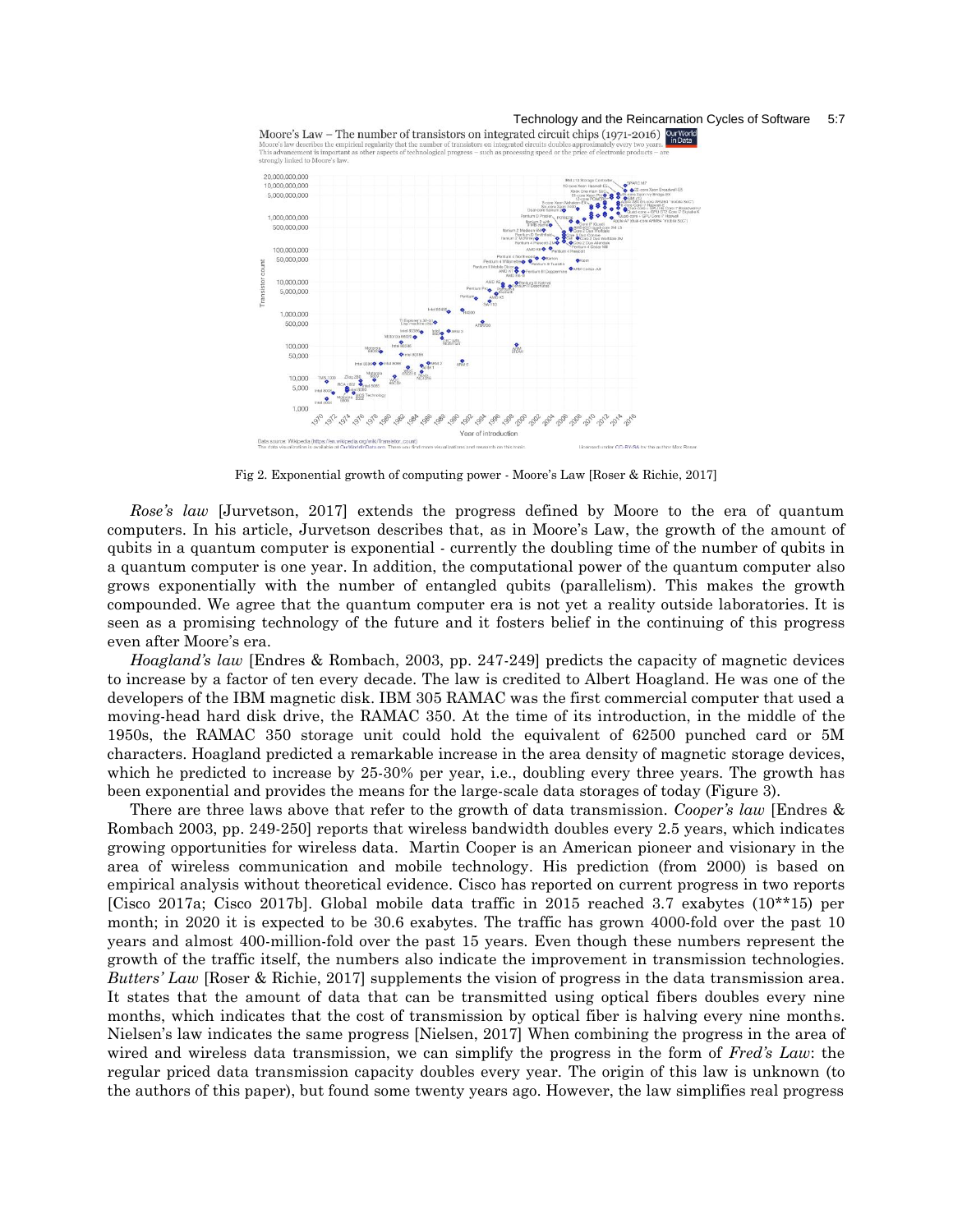in a simple and intelligible way, in spite of the fact that it is not exact – only indicating the expected exponential growth.



Fig 3. Increasing hard drive capacity, 1980-2011 [Roser and Richie, 2017]

## 5. CONCLUSION

The aim of this paper is to open up discussion on the factors allowing the periodical appearance and changes in important areas of ICT. We have given a general overview of the current situation based on selected technology analyst reports. We have selected two key technologies that have followed the pattern of periodical, wave-based changes.

In Section 4 we handled three enabling technologies that explain – at least partially - the changes in AI and DM. The answers to our research questions and solution to our research problem are illustrated in Figure 4. There are dependencies between the elements discussed:

- Progress in VLSI technology indicates fast growth in processing power and memory capacity provide a platform for more complex software and bigger amounts of data (in primary memory) for fast processing,
- Availability of big mass storage capacity to allow access to big data repositories to allow intelligent data handling, and
- Fast data transmission to allow distributed (and also parallel) processing.

All of these are key resources in new emergent applications and act as the evidence for our hypothesis. No doubt the progress in VLSI technology is the most important of these. Both massive data storages and data transmission technology use improved and effective processing elements as their components. We claim that the *essence* of applications remains the same over the waves. AI still has the same principal task to solve as applications had in the 1950s during the first wave. Lack of resources allowed only simple applications; currently the resources allow more complex applications

based on big data and scalable computing resources. The applications are constructed of the permanent *essence* and the *technology enabled variant*.

An additional aspect that is worth recognizing which explains the sequence of waves is the *evolution of concepts*. It is clear that the semantics of concepts is also changing over time. The AI of today does not have semantically the same meaning that it had in the 1950s, in the 1980s, etc. The same goes for the concept of DM. In Figure 4 we have included a box "software quality" with reference to "data quality" to indicate that even this concept has different semantics in different times.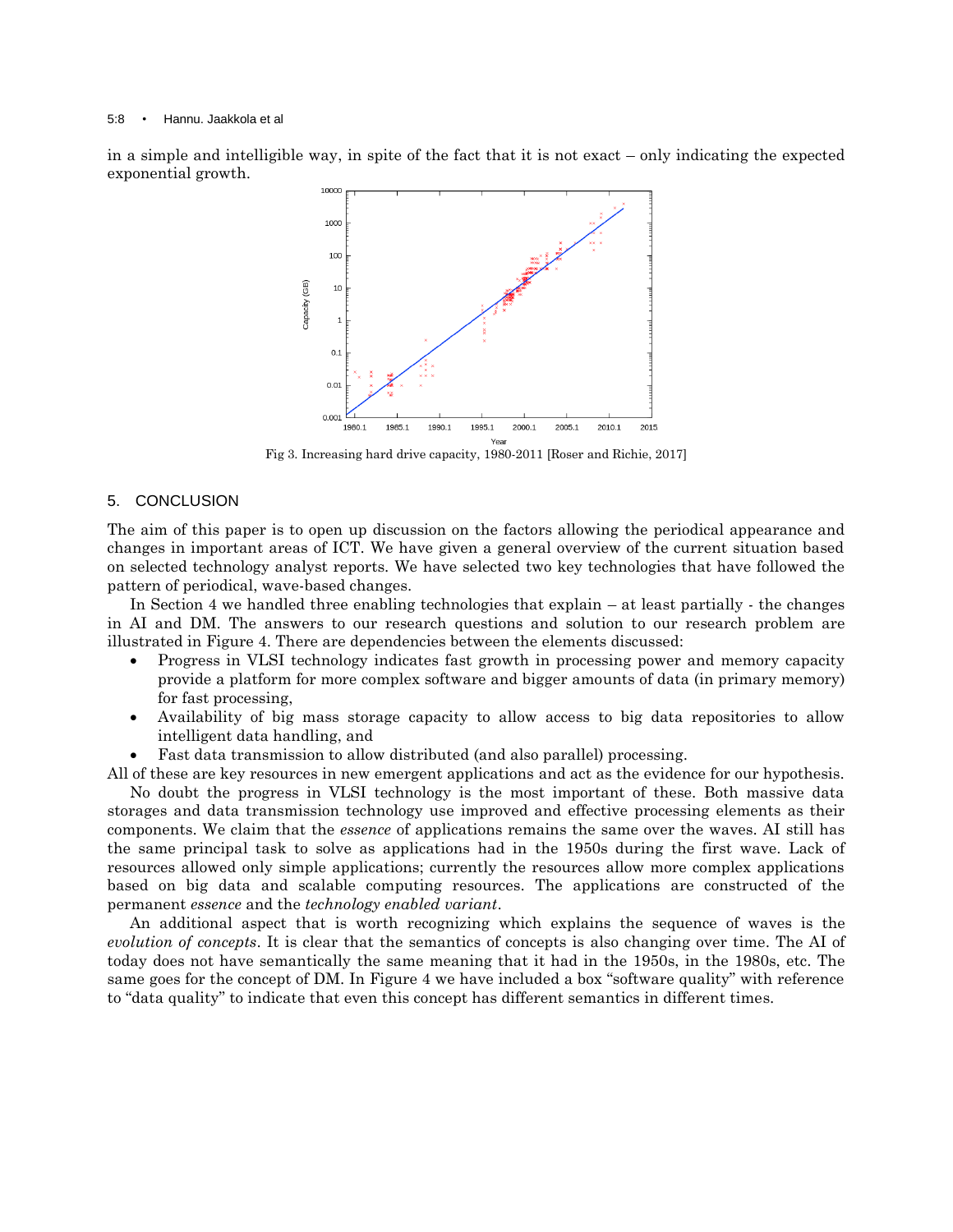#### Technology and the Reincarnation Cycles of Software 5:9



Fig. 4. The role of enabling technologies as a trigger of technology waves

In the 1950s, the period of a shortage of resources, quality software was based on minimal usage of the main memory (small size) and effective processing – *the first wave*. In the 1980s the focus was on the logical structure and maintainability of software – *the second wave*. The next *wave (third)* focused on quality (process) management. It was based on the idea that *quality software is a product that is produced by a high capability and maturity processes*.

Software product quality also has its own standard. The current version  $(2011)$ , ISO  $25000^8$  series, is the evolution of and replaces the series of ISO  $9126^{\circ}$  (from 1991 and 2001) standards. These indicate the evolution of the concept of software product quality in ten years cycles. One of the remarkable changes is that ISO 25000 includes a new area, *data quality*. This indicates that focus must also be placed on the quality of the data that is handled by software products; is this the *fourth wave*?

At the beginning of the paper, we set our research problem and three research questions derived from it:

- 1. *What is the current state of emerging ICT related technologies*: Section 2 has given the answer to this in the form of a short technology review.
- 2. *What kind of evidence can be found to support the hypothesis of the wave-based appearance of certain technologies*: In Section 3, we have handled AI and DA as example technologies. Several others can be found, in addition to these. In Section 5, we have also handled the concept evolution, software quality as an example.
- 3. *What kind of explaining factors can be found for the wave-based appearance*: We have given an example of three enabling technologies that have an effect on the progress in the application fields discussed.

These answers act as a solution to our research problem "What are the reasons for certain technologies appearing in waves in the role of emerging technologies in the ICT sector?".

Why must the waves be recognized? Being prepared to understand the changes, we have to be eager to recognize both the *essence* and the *technological changes* that provide new opportunities in applications. To understand the future, we have to know not only the history, but also the trends that lead us to the future.

#### REFERENCES

- Hannu Jaakkola, Jaak Henno, Jukka Mäkelä and Bernhard Thalheim. 2017. Today is the Future of Yesterday, What is the Future of Today? In Petar Biljanović (Ed.), Proceedings of the 40th Jubilee International Convention. May 22-26, 2017, Opatija, Croatia. Mipro and IEEE, 741-749.
- C. Freeman and C. Perez. 1988. Structural Crises of Adjustment, Business Cycles and Investment Behavior. In G. Dodi, C. Freeman, R. Nelson, G. Silverberg and L. Soete (Eds.), Technical Change and Economic Theory, London, Pinter Publishers.

<sup>8</sup> The series of standards ISO/IEC 25000 (SQuaRE). See details in http://iso25000.com/index.php/en/iso-25000-standards.

<sup>9</sup> ISO/IEC 9126-1:2001: Software engineering -- Product quality -- Part 1. See details in

https://www.iso.org/standard/22749.html and in https://en.wikipedia.org/wiki/ISO/IEC\_9126.